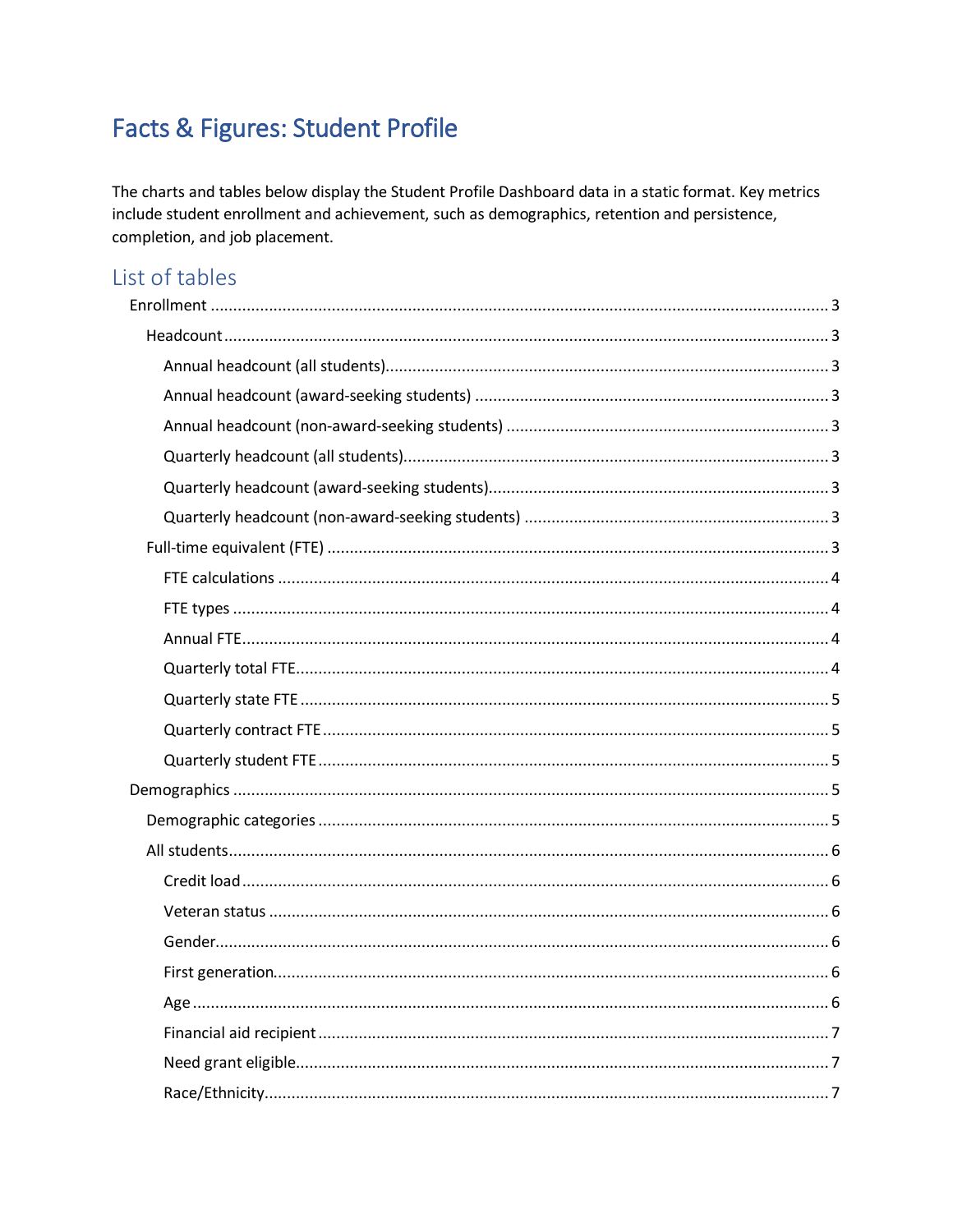| New student persistence for students starting between 2015-16 and 2018-19  12 |  |
|-------------------------------------------------------------------------------|--|
|                                                                               |  |
|                                                                               |  |
|                                                                               |  |
|                                                                               |  |
|                                                                               |  |
|                                                                               |  |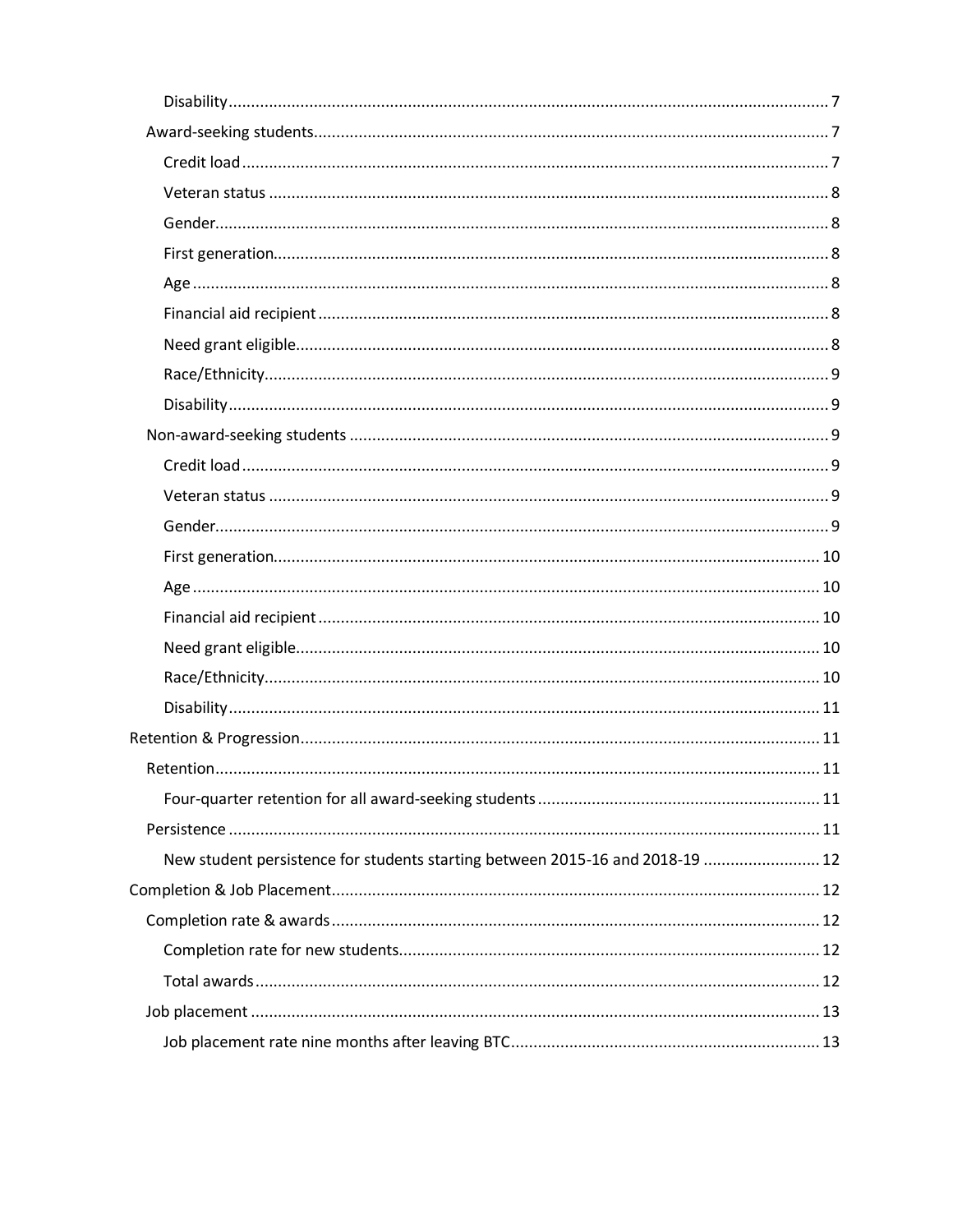## <span id="page-2-0"></span>Enrollment

### <span id="page-2-1"></span>Headcount

Headcount is the number of physical students enrolled at BTC, regardless of how many hours they attend school.

#### <span id="page-2-2"></span>Annual headcount (all students)

|                  | ำกา<br>$\overline{\phantom{a}}$<br>-0<br>∠∪⊥<br>- | 201<br>7-18 | ำกา<br>19٠<br>$\times$ –<br>2010 <sup>-</sup> | $\sim$<br>$\sim$ $\sim$ $\sim$<br>$\sqrt{2}$<br>ч-<br>ے۔<br>201J | $\mathbf{a} \mathbf{a} \mathbf{a} \mathbf{b}$<br>$\sim$<br>. $\frac{1}{2}$<br><u>_ _</u><br>∠∪∠∪ |
|------------------|---------------------------------------------------|-------------|-----------------------------------------------|------------------------------------------------------------------|--------------------------------------------------------------------------------------------------|
| <b>Headcount</b> | 5382                                              | 5280        | 5409                                          | 4478                                                             | 4100                                                                                             |

#### <span id="page-2-3"></span>Annual headcount (award-seeking students)

|           | $2016 - 2$<br>$\sim$<br>-- | 201<br>$.7 - 18$ | ากา ก<br>19٠<br>ZU10- | $\Omega$<br>$2019$ -<br>∼<br>201J | $\sim$<br>$\sim$<br>. $11 - 1$<br>ZUZU<br><u>_ _</u> |
|-----------|----------------------------|------------------|-----------------------|-----------------------------------|------------------------------------------------------|
| Headcount | 2973<br>ر رے               | 3055             | 2021<br>ᄼᇰᇰᆂ          | 2842                              | 274F<br>21 I.J                                       |

#### <span id="page-2-4"></span>Annual headcount (non-award-seeking students)

|           | 2016-2<br>$\sim$<br><b>+</b> | 201<br>-18<br>$\prime$ $-$ | 201<br>19٠<br>∠∪⊥ŏ- | $\sim$<br>∍ገበ1 Q <sub>−</sub> .<br>۰zu<br>201J | $\sim$<br>$\sim$<br>$711-$<br><u>_</u><br>∠∪∠∪ |
|-----------|------------------------------|----------------------------|---------------------|------------------------------------------------|------------------------------------------------|
| Headcount | 2492                         | 2333                       | 2584                | 705<br>17 U J                                  | 1464                                           |

#### <span id="page-2-5"></span>Quarterly headcount (all students)

|        | 2016-17 | 2017-18 | 2018-19 | 2019-20 | 2020-21 |
|--------|---------|---------|---------|---------|---------|
| Summer | 981     | 979     | 1044    | 912     | 1071    |
| Fall   | 3134    | 3034    | 3057    | 2902    | 2264    |
| Winter | 3127    | 3118    | 3227    | 2871    | 2385    |
| Spring | 2856    | 2847    | 2859    | 2097    | 2265    |

### <span id="page-2-6"></span>Quarterly headcount (award-seeking students)

|        | 2016-17 | 2017-18 | 2018-19 | 2019-20 | 2020-21 |
|--------|---------|---------|---------|---------|---------|
| Summer | 667     | 647     | 588     | 625     | 782     |
| Fall   | 2138    | 2217    | 2140    | 2177    | 1773    |
| Winter | 2091    | 2126    | 2064    | 2060    | 1709    |
| Spring | 2002    | 2029    | 2005    | 1703    | 1715    |

#### <span id="page-2-7"></span>Quarterly headcount (non-award-seeking students)

|        | 2016-17 | 2017-18 | 2018-19 | 2019-20 | 2020-21 |
|--------|---------|---------|---------|---------|---------|
| Summer | 314     | 332     | 456     | 287     | 289     |
| Fall   | 996     | 817     | 917     | 725     | 491     |
| Winter | 1036    | 1101    | 1054    | 811     | 676     |
| Spring | 854     | 818     | 854     | 394     | 550     |

### <span id="page-2-8"></span>Full-time equivalent (FTE)

Rather than counting the number of students, FTE takes all student credits, lumps them together, and divides them by 15 (quarterly FTE) or 45 (annual FTE) to come up with the "full time equivalent." Note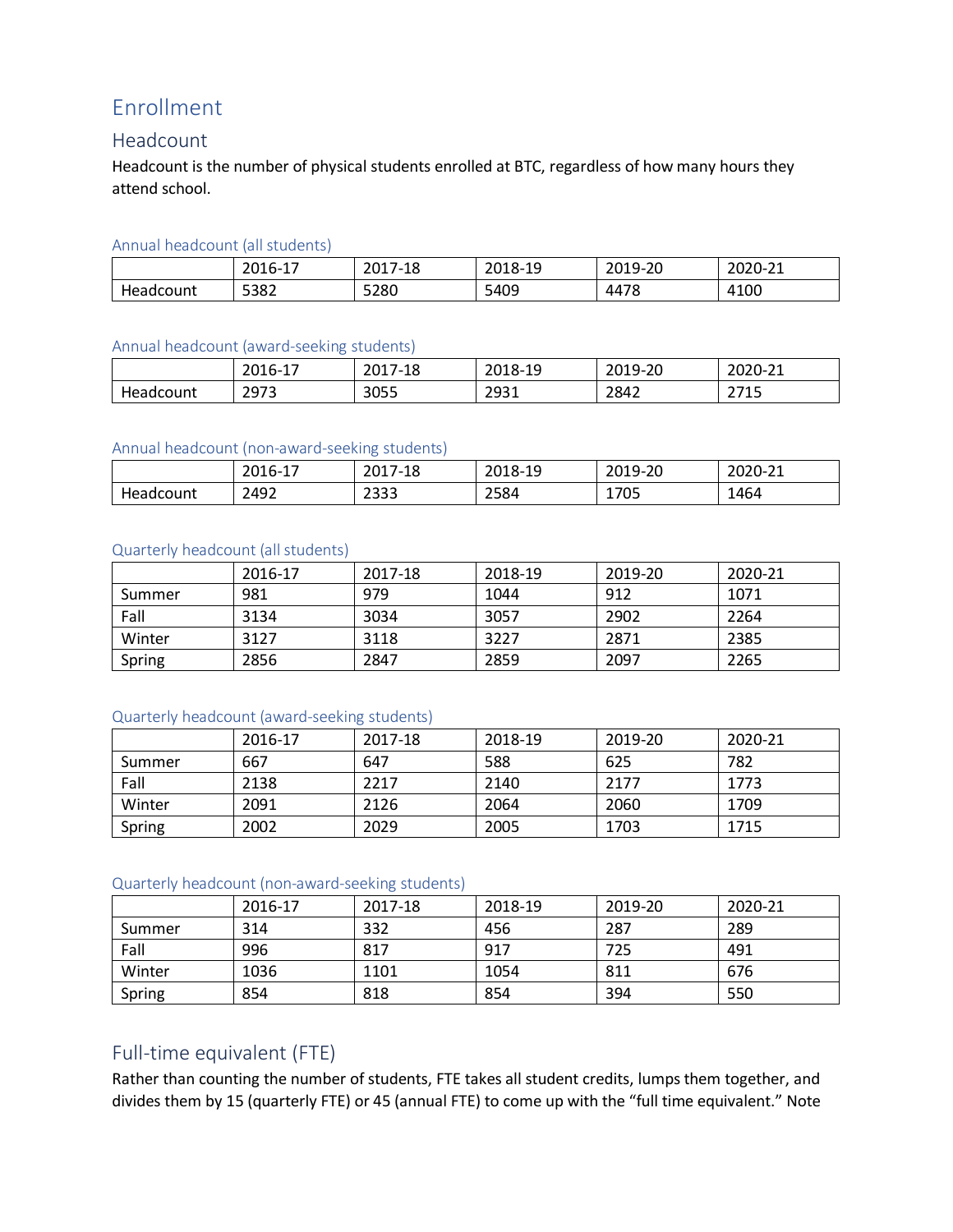that the key here is the word "equivalent." FTE does not mean that the students are actually attending full time.

FTE is how the state allocates funds to colleges. Certain courses (e.g., I-BEST) are weighted more than other courses.

For funding allocation purposes, "full-time" is defined as 15 credits. (As opposed to the financial aid definition of 12 credits for student funding purposes.)

#### <span id="page-3-0"></span>FTE calculations

1 quarterly FTE = 15 credits ("full-time" in a quarter)

Quarterly FTE = Sum of all credits enrolled in a quarter  $\div$  15

1 annual FTE = 45 credits ("full-time" in an academic year)

Annual FTE = Sum of all credits enrolled in a year  $\div$  45

#### <span id="page-3-1"></span>FTE types

**State:** State supported; Most students fall into this FTE category. Students are enrolled in state-funded classes, and the student's tuition is paid, waived, scheduled on a payment plan, or arranged via a thirdparty contract. The student also does not fall into the Contract FTE group.

**Contract:** Contract funded; Students are enrolled in classes funded wholly by grants or contracts that cover the direct and indirect costs of the class (includes international contract students). These students pay a "fee" in lieu of tuition and 100% of fees are retained by the college. Examples include Running Start.

**Student:** Student funded; Students are self-pay and pay a "fee" in lieu of tuition that covers the direct and indirect costs of the class. 100% of fees are retained by the college. These are often students who are enrolled in Community and Continuing Education classes, and certain programs (such as Residential Home Inspection).

|                  | 2016-17 | 2017-18 | 2018-19 | 2019-20 | 2020-21 |
|------------------|---------|---------|---------|---------|---------|
| <b>Total FTE</b> | 2287    | 2199    | 2133    | 1946    | 1803    |
| State FTE        | 2050    | 1963    | 1873    | 1711    | 1579    |
| Contract FTE     | 182     | 189     | 202     | 190     | 190     |
| Student FTE      | 54      | 48      | 59      | 45      | 34      |

#### <span id="page-3-2"></span>Annual FTE

#### <span id="page-3-3"></span>Quarterly total FTE

|        | 2016-17 | 2017-18 | 2018-19 | 2019-20 | 2020-21 |
|--------|---------|---------|---------|---------|---------|
| Summer | 421     | 405     | 381     | 408     | 557     |
| Fall   | 2252    | 2210    | 2138    | 2106    | 1689    |
| Winter | 2161    | 2046    | 1984    | 1940    | 1603    |
| Spring | 2027    | 1937    | 1897    | 1385    | 1559    |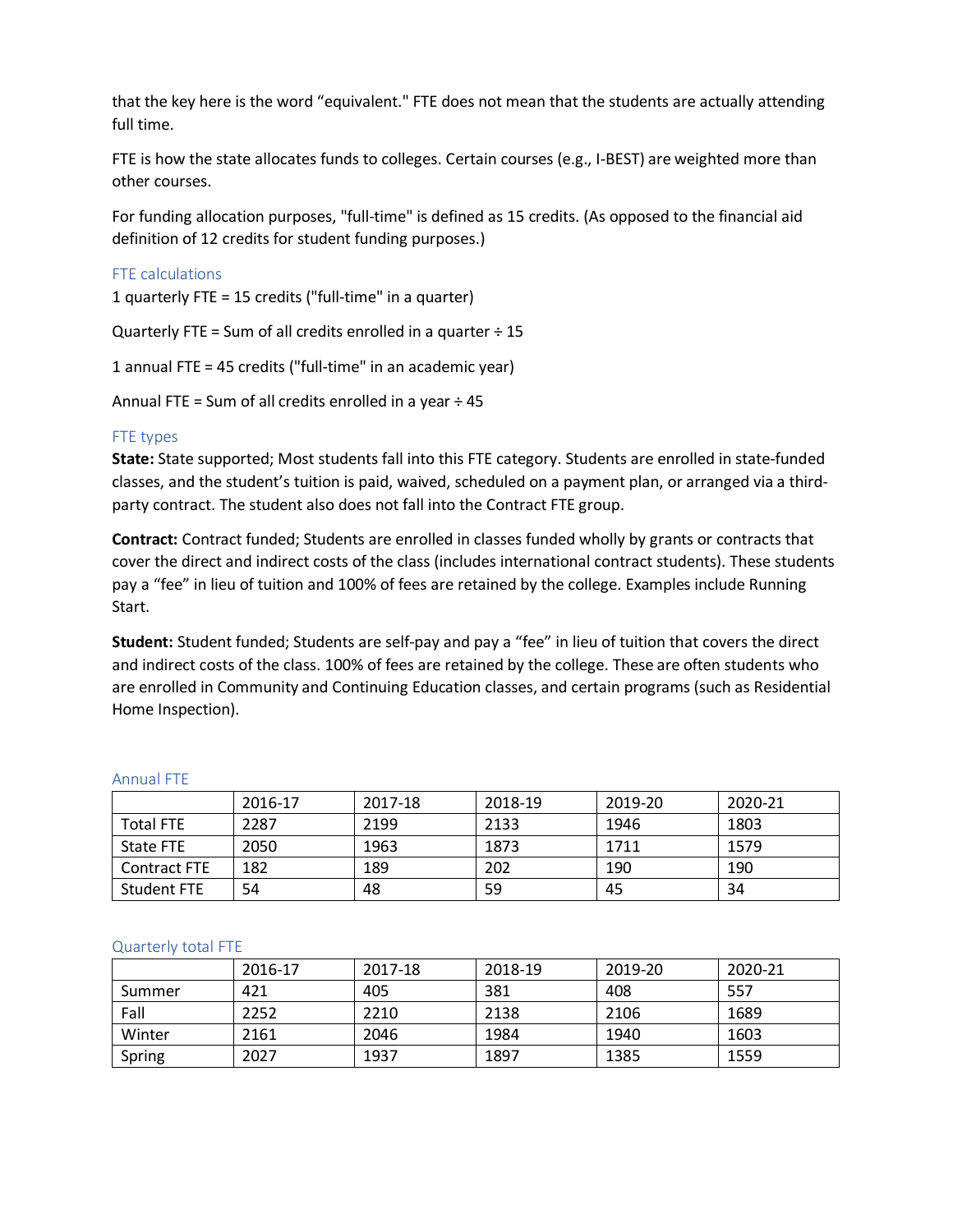#### <span id="page-4-0"></span>Quarterly state FTE

|        | 2016-17 | 2017-18 | 2018-19 | 2019-20 | 2020-21 |
|--------|---------|---------|---------|---------|---------|
| Summer | 401     | 380     | 339     | 364     | 485     |
| Fall   | 2022    | 1978    | 1900    | 1858    | 1482    |
| Winter | 1926    | 1811    | 1735    | 1677    | 1390    |
| Spring | 1802    | 1719    | 1644    | 1234    | 1381    |

#### <span id="page-4-1"></span>Quarterly contract FTE

|        | 2016-17 | 2017-18 | 2018-19 | 2019-20 | 2020-21 |
|--------|---------|---------|---------|---------|---------|
| Summer |         | 13      | 12      | 26      | 53      |
| Fall   | 181     | 191     | 194     | 208     | 184     |
| Winter | 184     | 190     | 199     | 211     | 183     |
| Spring | 175     | 172     | 201     | 126     | 149     |

#### <span id="page-4-2"></span>Quarterly student FTE

|        | 2016-17 | 2017-18 | 2018-19 | 2019-20 | 2020-21 |
|--------|---------|---------|---------|---------|---------|
| Summer | 14      | 1.3     | 30      | 18      | 19      |
| Fall   | 48      | 41      | 44      | 39      | 22      |
| Winter | 52      | 45      | 50      | 52      | 30      |
| Spring | 50      | 46      | 52      | 25      | 30      |

### <span id="page-4-3"></span>Demographics

Demographic data are shown for students enrolled in 2019-20. Demographic data are collected from a number of sources, including student admissions applications, financial aid records, and student records.

Award-seeking students are students who are seeking a credential (certificate/degree). Non-awardseeking students are students who are not seeking any kind of credential (e.g., students who are taking Continuing and Community Education classes, students who are taking classes for personal enrichment or to transfer to another college).

### <span id="page-4-4"></span>Demographic categories

**Credit load:** Students enrolled in 12+ credits are full-time. Students enrolled in fewer than 12 credits are part-time.

**Veteran:** Student receiving veteran benefits.

**Gender:** Self-identified on a student's admission application. BTC is required to use the Washington State Board for Community and Technical Colleges (SBCTC) application, which includes only these categories.

**First generation:** Students whose parents have not completed a bachelor's degree or higher.

**Age:** A student's age at the start of a quarter.

**Financial aid recipient:** Students who received any kind of financial aid (e.g., grant, scholarship, loan).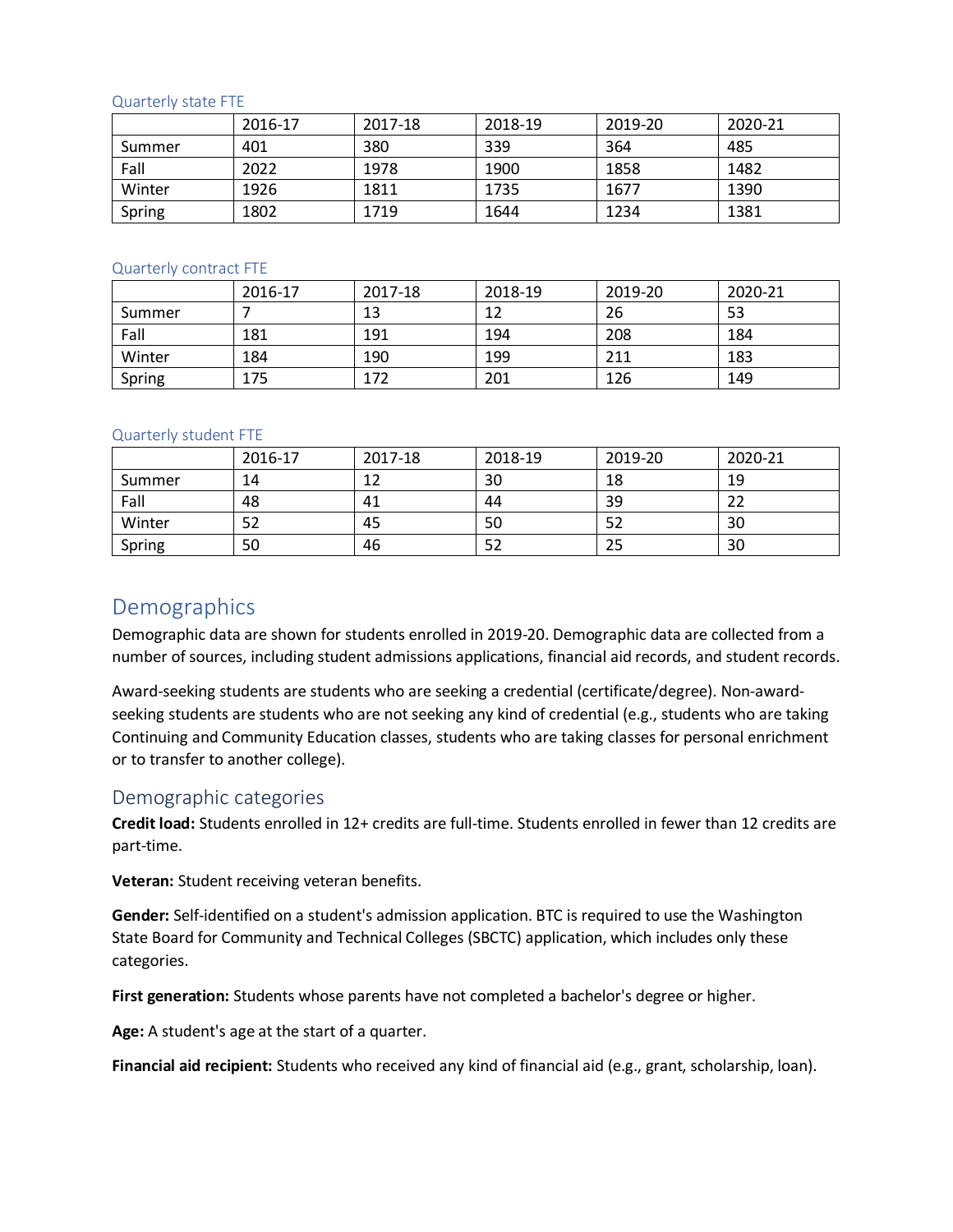**Need grant eligible:** Students who are Pell-eligible by income level or are receiving the WA State Need Grant. These grants require students to establish proof of need. Pell-eligible income uses the expected family contribution threshold of full-time attendance.

**Race/Ethnicity:** Self-identified on a student's admission application.

**Disability:** Students who self-report a disability on their admission application.

### <span id="page-5-0"></span>All students

<span id="page-5-1"></span>Credit load

|           | 2016-17 | 2017-18 | 2018-19 | 2019-20 | 2020-21 |
|-----------|---------|---------|---------|---------|---------|
| Full-time | 1942    | 1872    | 1756    | 1608    | 1571    |
| Part-time | 3404    | 3243    | 3342    | 2378    | 1939    |

#### <span id="page-5-2"></span>Veteran status

|             | 2016-17 | 2017-18 | 2018-19 | 2019-20 | 2020-21 |
|-------------|---------|---------|---------|---------|---------|
| Veteran     | 200     | 187     | 161     | 126     | 119     |
| Not veteran | 5182    | 5093    | 5248    | 4352    | 3981    |

#### <span id="page-5-3"></span>Gender

|         | 2016-17 | 2017-18 | 2018-19 | 2019-20 | 2020-21 |
|---------|---------|---------|---------|---------|---------|
| Female  | 2783    | 2886    | 2964    | 2523    | 2353    |
| Male    | 2572    | 2367    | 2415    | 1912    | 1685    |
| No data |         |         | 30      | 43      | 62      |

#### <span id="page-5-4"></span>First generation

|                  | 2016-17 | 2017-18 | 2018-19 | 2019-20 | 2020-21 |
|------------------|---------|---------|---------|---------|---------|
| First generation | 1768    | 1920    | 1973    | 1827    | 1776    |
| Not first        | 3614    | 3360    | 3436    | 2651    | 2324    |
| generation       |         |         |         |         |         |

<span id="page-5-5"></span>Age

|                 | 2016-17 | 2017-18 | 2018-19 | 2019-20 | 2020-21 |
|-----------------|---------|---------|---------|---------|---------|
| Under 20        | 780     | 790     | 798     | 751     | 624     |
| 20-29 years old | 2185    | 2262    | 2231    | 2029    | 1864    |
| 30-39 years old | 1326    | 1242    | 1206    | 1053    | 1021    |
| 40-49 years old | 652     | 562     | 622     | 463     | 446     |
| 50 or older     | 576     | 625     | 649     | 390     | 301     |
| No data         | 108     | 70      | 193     | 75      | 80      |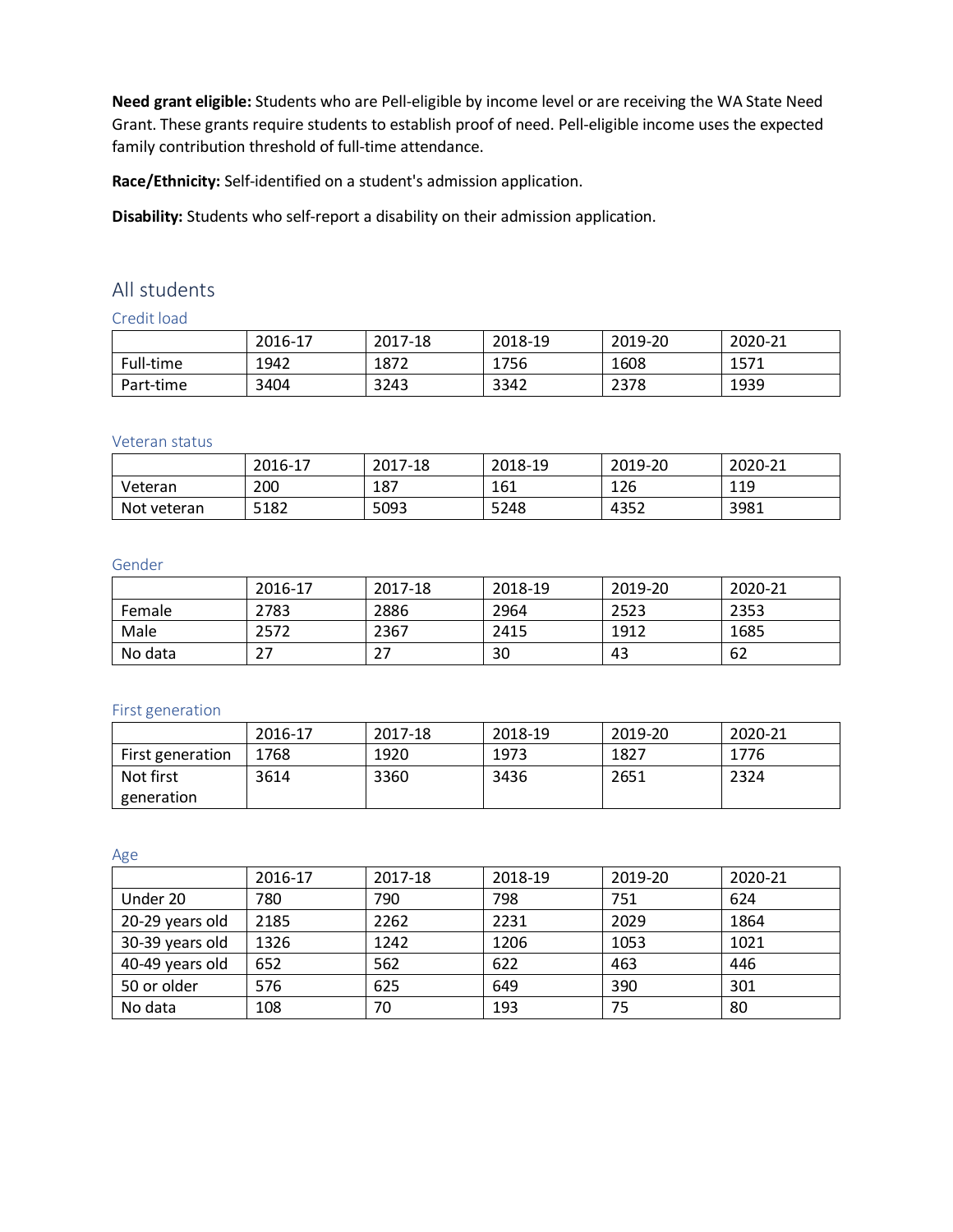### <span id="page-6-0"></span>Financial aid recipient

|                 | 2016-17 | 2017-18 | 2018-19 | 2019-20 | 2020-21 |
|-----------------|---------|---------|---------|---------|---------|
| Received        | 1866    | 1872    | 1691    | 1699    | 1540    |
| financial aid   |         |         |         |         |         |
| Did not receive | 3516    | 3407    | 3718    | 2779    | 2560    |
| financial aid   |         |         |         |         |         |

### <span id="page-6-1"></span>Need grant eligible

|                            | 2016-17 | 2017-18 | 2018-19 | 2019-20 | 2020-21 |
|----------------------------|---------|---------|---------|---------|---------|
| Need grant<br>eligible     | 1682    | 1672    | 1513    | 1424    | 1357    |
| Not need grant<br>eligible | 3714    | 3620    | 3913    | 3071    | 2773    |

### <span id="page-6-2"></span>Race/Ethnicity

|                  | 2016-17 | 2017-18 | 2018-19  | 2019-20 | 2020-21      |
|------------------|---------|---------|----------|---------|--------------|
| African          | 62      | 67      | 55       | 41      | 39           |
| American         |         |         |          |         |              |
| American Indian  | 66      | 70      | 82       | 60      | 50           |
| Asian            | 127     | 131     | 140      | 134     | 133          |
| Hispanic         | 459     | 512     | 526      | 487     | 494          |
| Multi-racial     | 0       | 0       | 0        | 0       | $\Omega$     |
| Native Hawaiian  | 0       | 0       | $\Omega$ | 0       | $\mathbf{0}$ |
| or other Pacific |         |         |          |         |              |
| Islander         |         |         |          |         |              |
| Pacific Islander | 0       | 0       | 0        | 0       | $\Omega$     |
| White            | 2790    | 2697    | 2700     | 2331    | 2163         |
| Other            | 74      | 89      | 80       | 64      | 63           |
| Unknown          | 1568    | 1473    | 1577     | 1092    | 910          |

### <span id="page-6-3"></span>Disability

|                                | 2016-17 | 2017-18 | 2018-19 | 2019-20 | 2020-21 |
|--------------------------------|---------|---------|---------|---------|---------|
| Self-reported<br>disability    | 459     | 487     | 452     | 419     | 349     |
| No self-reported<br>disability | 4923    | 4793    | 4957    | 4059    | 3751    |

## <span id="page-6-4"></span>Award-seeking students

<span id="page-6-5"></span>Credit load

|           | 2016-17 | 2017-18 | 2018-19 | 2019-20 | 2020-21 |
|-----------|---------|---------|---------|---------|---------|
| Full-time | 1848    | 1783    | 1685    | 1543    | 1481    |
| Part-time | 1124    | 1268    | 1246    | 1294    | 1221    |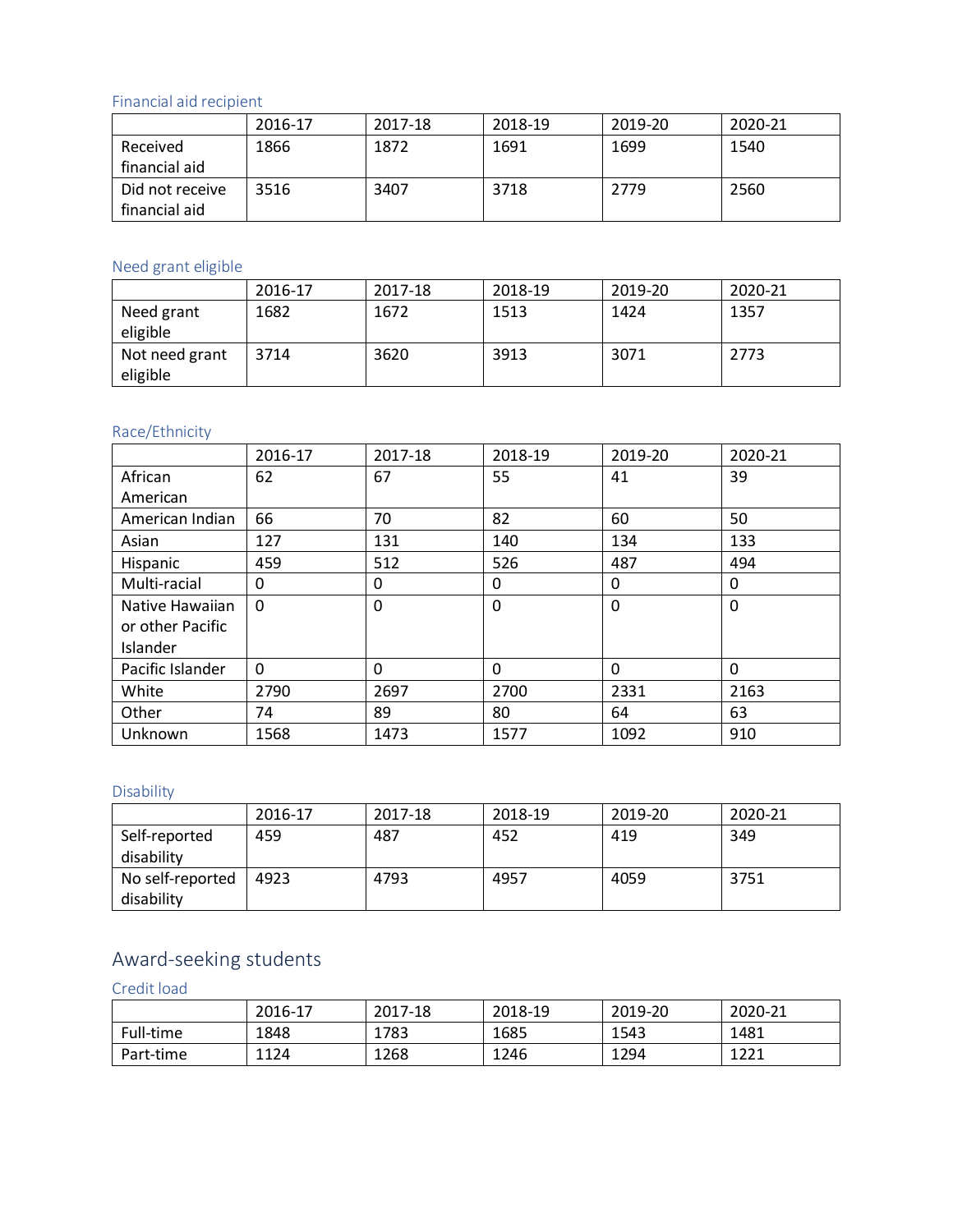<span id="page-7-0"></span>Veteran status

|             | 2016-17 | 2017-18 | 2018-19 | 2019-20      | 2020-21 |
|-------------|---------|---------|---------|--------------|---------|
| Veteran     | 177     | 170     | 145     | 1 7 1<br>ᆂᄼᅩ | 117     |
| Not veteran | 2796    | 2885    | 2786    | 1771<br>4141 | 2598    |

<span id="page-7-1"></span>Gender

|         | 2016-17 | 2017-18 | 2018-19 | 2019-20 | 2020-21 |
|---------|---------|---------|---------|---------|---------|
| Female  | 1448    | 1560    | 1539    | 1519    | 1459    |
| Male    | 1521    | 1492    | 1391    | 1308    | 1221    |
| No data |         |         |         | 15      | 35      |

### <span id="page-7-2"></span>First generation

|                  | 2016-17 | 2017-18 | 2018-19 | 2019-20 | 2020-21 |
|------------------|---------|---------|---------|---------|---------|
| First generation | 1503    | 1682    | 1703    | 1659    | 1618    |
| Not first        | 1470    | 1373    | 1228    | 1183    | 1097    |
| generation       |         |         |         |         |         |

#### <span id="page-7-3"></span>Age

|                 | 2016-17 | 2017-18 | 2018-19 | 2019-20 | 2020-21 |
|-----------------|---------|---------|---------|---------|---------|
| Under 20        | 418     | 468     | 467     | 478     | 378     |
| 20-29 years old | 1624    | 1733    | 1662    | 1630    | 1503    |
| 30-39 years old | 672     | 650     | 647     | 617     | 647     |
| 40-49 years old | 292     | 266     | 260     | 247     | 267     |
| 50 or older     | 173     | 162     | 137     | 112     | 122     |
| No data         |         |         |         |         |         |

### <span id="page-7-4"></span>Financial aid recipient

|                 | 2016-17 | 2017-18 | 2018-19 | 2019-20 | 2020-21 |
|-----------------|---------|---------|---------|---------|---------|
| Received        | 1841    | 1851    | 1674    | 1678    | 1525    |
| financial aid   |         |         |         |         |         |
| Did not receive | 1132    | 1204    | 1257    | 1164    | 1190    |
| financial aid   |         |         |         |         |         |

### <span id="page-7-5"></span>Need grant eligible

<span id="page-7-6"></span>

|                            | 2016-17 | 2017-18 | 2018-19 | 2019-20 | 2020-21 |
|----------------------------|---------|---------|---------|---------|---------|
| Need grant<br>eligible     | 1636    | 1633    | 1507    | 1418    | 1334    |
| Not need grant<br>eligible | 1349    | 1434    | 1439    | 1441    | 1410    |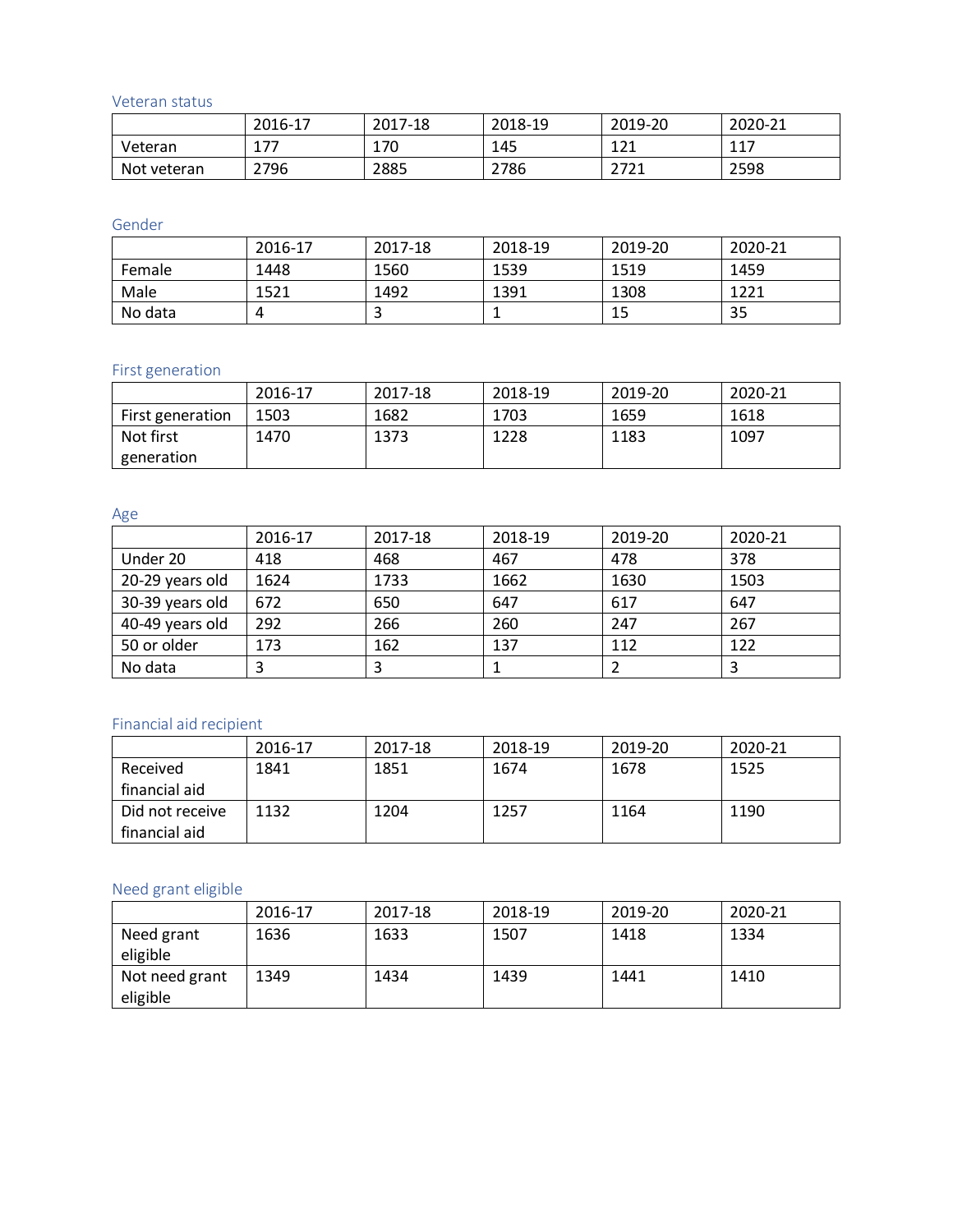### Race/Ethnicity

|                                     | 2016-17  | 2017-18 | 2018-19 | 2019-20  | 2020-21     |
|-------------------------------------|----------|---------|---------|----------|-------------|
| African                             | 44       | 49      | 43      | 30       | 28          |
| American                            |          |         |         |          |             |
| American Indian                     | 30       | 29      | 28      | 21       | 17          |
| Asian                               | 97       | 106     | 107     | 111      | 115         |
| Hispanic                            | 327      | 353     | 342     | 354      | 354         |
| Multi-racial                        | 0        | 0       | 0       | 0        | 0           |
| Native Hawaiian<br>or other Pacific | $\Omega$ | 0       | 0       | $\Omega$ | $\mathbf 0$ |
| Islander                            |          |         |         |          |             |
| Pacific Islander                    | 8        | 8       | 6       | 12       | 8           |
| White                               | 1900     | 1951    | 1903    | 1826     | 1726        |
| Other                               | 45       | 69      | 56      | 53       | 47          |
| Unknown                             | 324      | 294     | 245     | 211      | 201         |

### <span id="page-8-0"></span>Disability

|                  | 2016-17 | 2017-18 | 2018-19 | 2019-20 | 2020-21 |
|------------------|---------|---------|---------|---------|---------|
| Self-reported    | 405     | 425     | 406     | 392     | 329     |
| disability       |         |         |         |         |         |
| No self-reported | 2568    | 2630    | 2525    | 2450    | 2386    |
| disability       |         |         |         |         |         |

## <span id="page-8-1"></span>Non-award-seeking students

<span id="page-8-2"></span>Credit load

|           | 2016-17    | 2017-18 | 2018-19 | 2019-20 | 2020-21 |
|-----------|------------|---------|---------|---------|---------|
| Full-time | 117<br>⊥⊥∠ | 113     | 87      | ∠       | 119     |
| Part-time | 2345       | 2059    | 2186    | 1146    | 768     |

### <span id="page-8-3"></span>Veteran status

|             | 2016-17  | 2017-18  | 2018-19 | 2019-20 | 2020-21 |
|-------------|----------|----------|---------|---------|---------|
| Veteran     | ີ<br>ں ے | 1 Q<br>ᅩ | 18      | ۔       |         |
| Not veteran | 2469     | 2314     | 2566    | 1700    | 1462    |

### <span id="page-8-4"></span>Gender

<span id="page-8-5"></span>

|         | 2016-17   | 2017-18 | 2018-19 | 2019-20 | 2020-21 |
|---------|-----------|---------|---------|---------|---------|
| Female  | 1376      | 1380    | 1486    | 1044    | 937     |
| Male    | 1093      | 929     | 1069    | 633     | 500     |
| No data | วว<br>ر ے | 24      | 29      | 28      | ר ר     |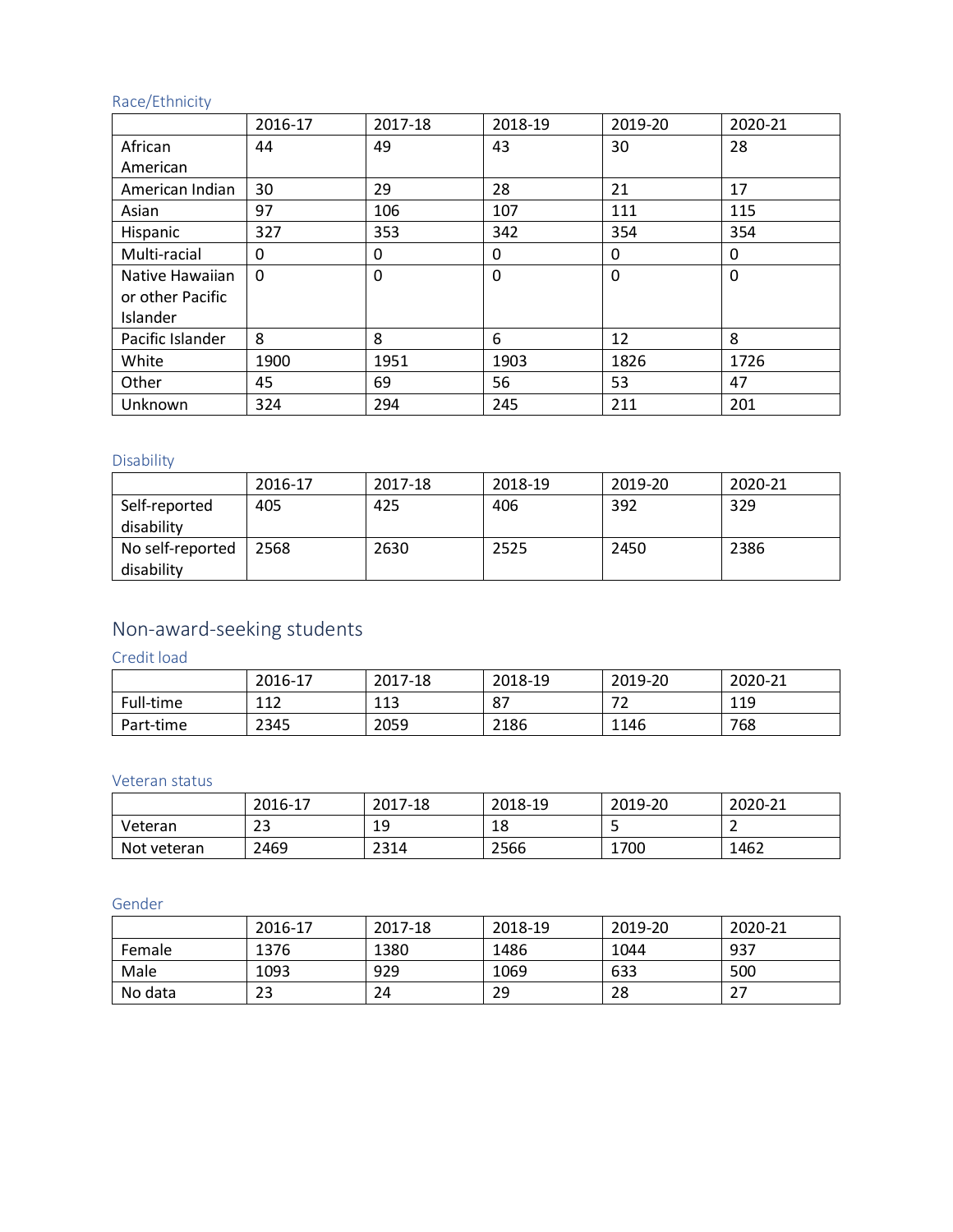First generation

|                  | 2016-17 | 2017-18 | 2018-19 | 2019-20 | 2020-21 |
|------------------|---------|---------|---------|---------|---------|
| First generation | 304     | 278     | 341     | 206     | 208     |
| Not first        | 2188    | 2055    | 2243    | 1499    | 1256    |
| generation       |         |         |         |         |         |

<span id="page-9-0"></span>Age

|                 | 2016-17 | 2017-18 | 2018-19 | 2019-20 | 2020-21 |
|-----------------|---------|---------|---------|---------|---------|
| Under 20        | 387     | 366     | 357     | 293     | 269     |
| 20-29 years old | 586     | 557     | 600     | 420     | 401     |
| 30-39 years old | 674     | 609     | 576     | 448     | 379     |
| 40-49 years old | 365     | 305     | 374     | 221     | 183     |
| 50 or older     | 406     | 464     | 518     | 279     | 182     |
| No data         | 105     | 67      | 192     | 73      | 77      |

## <span id="page-9-1"></span>Financial aid recipient

|                 | 2016-17 | 2017-18 | 2018-19 | 2019-20 | 2020-21 |
|-----------------|---------|---------|---------|---------|---------|
| Received        | 58      | 49      | 50      | 46      | 36      |
| financial aid   |         |         |         |         |         |
| Did not receive | 2434    | 2283    | 2534    | 1659    | 1428    |
| financial aid   |         |         |         |         |         |

### <span id="page-9-2"></span>Need grant eligible

|                            | 2016-17 | 2017-18 | 2018-19 | 2019-20 | 2020-21 |
|----------------------------|---------|---------|---------|---------|---------|
| Need grant<br>eligible     | 80      | 67      | 34      | 28      | 45      |
| Not need grant<br>eligible | 2412    | 2266    | 2550    | 1677    | 1419    |

### <span id="page-9-3"></span>Race/Ethnicity

|                  | 2016-17      | 2017-18  | 2018-19        | 2019-20        | 2020-21      |
|------------------|--------------|----------|----------------|----------------|--------------|
| African          | 18           | 19       | 15             | 11             | 13           |
| American         |              |          |                |                |              |
| American Indian  | 37           | 43       | 56             | 39             | 34           |
| Asian            | 34           | 33       | 36             | 32             | 19           |
| Hispanic         | 143          | 171      | 200            | 145            | 148          |
| Multi-racial     | 0            | 0        | 0              | 0              | 0            |
| Native Hawaiian  | $\Omega$     | $\Omega$ | 0              | $\Omega$       | $\mathbf{0}$ |
| or other Pacific |              |          |                |                |              |
| Islander         |              |          |                |                |              |
| Pacific Islander | $\mathbf{1}$ | $\Omega$ | $\overline{2}$ | $\overline{2}$ | $\mathbf{1}$ |
| White            | 935          | 804      | 857            | 542            | 486          |
| Other            | 32           | 23       | 30             | 11             | 17           |
| Unknown          | 1252         | 1195     | 1339           | 886            | 718          |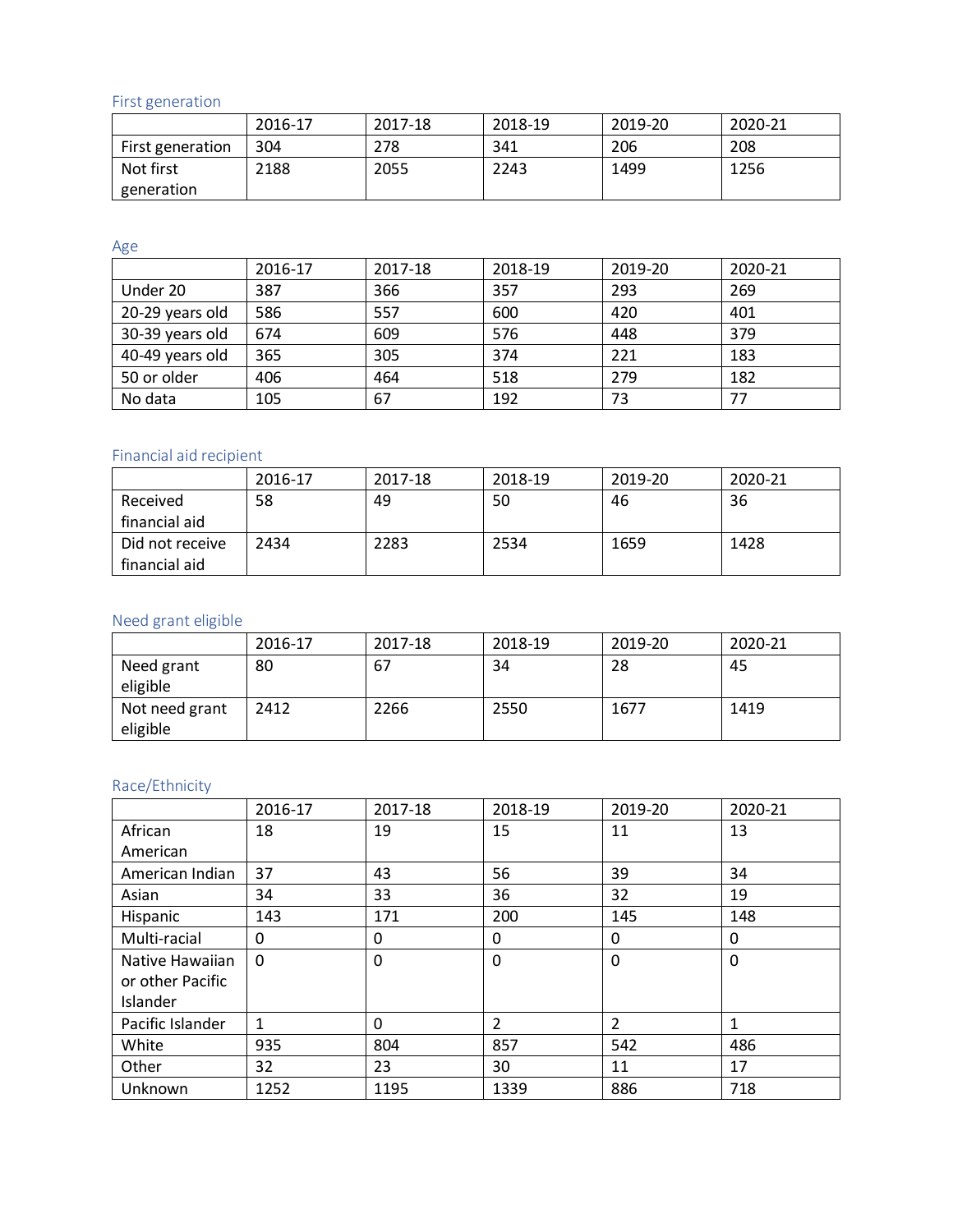<span id="page-10-0"></span>**Disability** 

|                  | 2016-17 | 2017-18 | 2018-19 | 2019-20 | 2020-21 |
|------------------|---------|---------|---------|---------|---------|
| Self-reported    | 65      | 76      | 60      | 40      | 27      |
| disability       |         |         |         |         |         |
| No self-reported | 2427    | 2257    | 2524    | 1665    | 1437    |
| disability       |         |         |         |         |         |

## <span id="page-10-1"></span>Retention & Progression

### <span id="page-10-2"></span>Retention

Retention measures the number of certificate-/degree-seeking students retained at BTC. A student is considered retained four quarters later (i.e., fall-to-fall, winter-to-winter, and spring-to-spring) if the student is enrolled in the ending quarter, or if the student earned a credential between the starting and ending quarter.

Why are students who earn a credential included in this rate? They are included because restricting the rate to only re-enrolled students would overinflate the rate of attrition (i.e., students who leave without a credential). It would be impossible to distinguish which students left because they earned a credential, and which left without earning a credential. The goal of this rate is to determine how and when students are leaving BTC without a credential. Though not included on this dashboard, the college also examines retention one, two, and three quarters later to inform decisions on campus.

### <span id="page-10-3"></span>Four-quarter retention for all award-seeking students

The years shown below indicate the year by which the student was expected to be retained. For example, if there is a 75% rate for 2018-19, that means that the cohort was 2017-18, and students were expected to return/complete during 2018-19.

| Quarter | 2016-17 | 2017-18 | 2018-19 | 2019-20 | 2020-21 |
|---------|---------|---------|---------|---------|---------|
| Fall    | 60%     | 67%     | 68%     | 67%     | 67%     |
| Winter  | 63%     | 67%     | 69%     | 68%     | 68%     |
| Spring  | 68%     | 67%     | 70%     | 71%     | 67%     |

### <span id="page-10-4"></span>Persistence

Persistence measures how certificate-/ degree-seeking students progress through their first 6 nonsummer quarters at BTC.

- Completed students are students who earned a credential. They may or may not continue to enroll in classes at BTC.
- Enrolled students are students who are enrolled at BTC but have not yet earned a credential.
- Leaving students are students who left BTC without a credential.

This metric is particularly useful in understanding where there may be larger rates of attrition occurring during the student journey, so that support services can be enhanced for students enrolled during those quarters.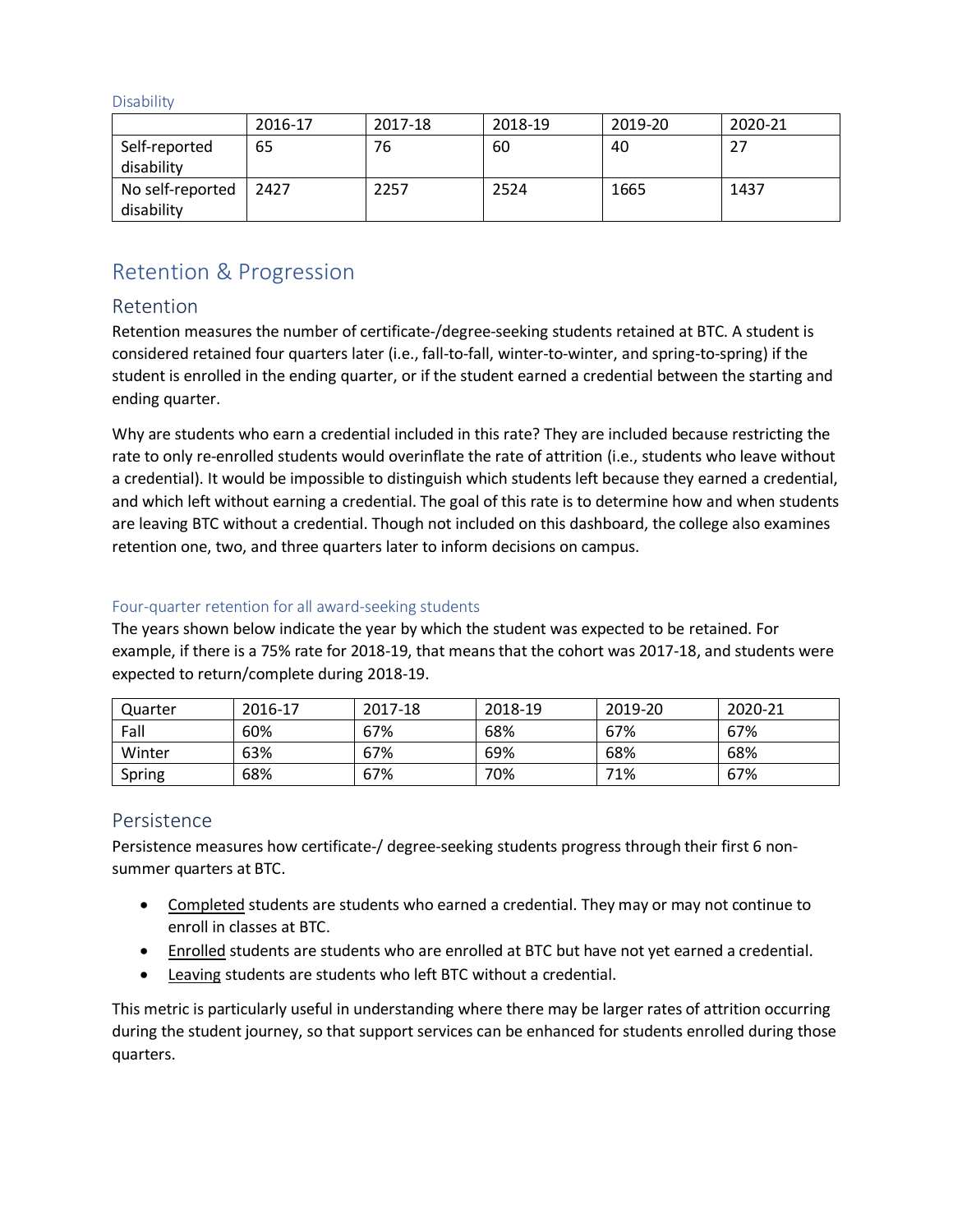To be included in this metric, at least 6 non-summer quarters must have passed since the student began at BTC. Note that enrollment does not need to be sequential/continuous, such that students can stop out and re-enroll/complete in a later quarter.

|               | Completed   |                | Left without |
|---------------|-------------|----------------|--------------|
|               | degree/     |                | degree/      |
|               | certificate | Still enrolled | certificate  |
| Percentage of | 23%         | 26%            | 51%          |
| students      |             |                |              |

<span id="page-11-0"></span>New student persistence for students starting between 2016-17 and 2019-20

## <span id="page-11-1"></span>Completion & Job Placement

### <span id="page-11-2"></span>Completion rate & awards

Completion measures the rate at which certificate and degree-seeking students earn a credential within 3 years (12 quarters) of starting at BTC. Students may be starting at the developmental education level (e.g., MATH 090, ENGL 092) or at college-level.

### <span id="page-11-3"></span>Completion rate for new students

The years shown below indicate the year by which the student was expected to complete. For example, if there is a 75% rate for 2018-19, that means that the cohort was 2015-16, and students were expected to complete during 2018-19.

|            | 2015-16 | 2016-17 | 2017-18 | 2018-19 | 2019-20 |
|------------|---------|---------|---------|---------|---------|
| Completion | 39%     | 41%     | 37%     | 36%     | 42%     |
| rate       |         |         |         |         |         |

### <span id="page-11-4"></span>Total awards

**High school diploma/equivalent:** A high school diploma or equivalent credential (e.g., GED)

**Short certificate:** A certificate that is less than 45 credits

**Long certificate:** A certificate that is 45+ credits

**AAS:** Associate of Applied Science degree; these degrees prepare students for careers immediately after graduation. These degrees do not transfer to a university.

**AAS-T:** Associate of Applied Science (Transfer) degree; these degrees prepare students for careers immediately after graduation, but transfer to applied baccalaureate degrees at community or technical colleges, and universities that have an agreement with BTC to accept the transfer degree.

**DTA/MRP:** Direct Transfer Agreement/Major Ready Pathway degree; these degrees are designed to transfer to a number of regional universities by ensuring that a student will have satisfied all or most of the basic general education requirements at the university.

**BAS:** Bachelor's degree